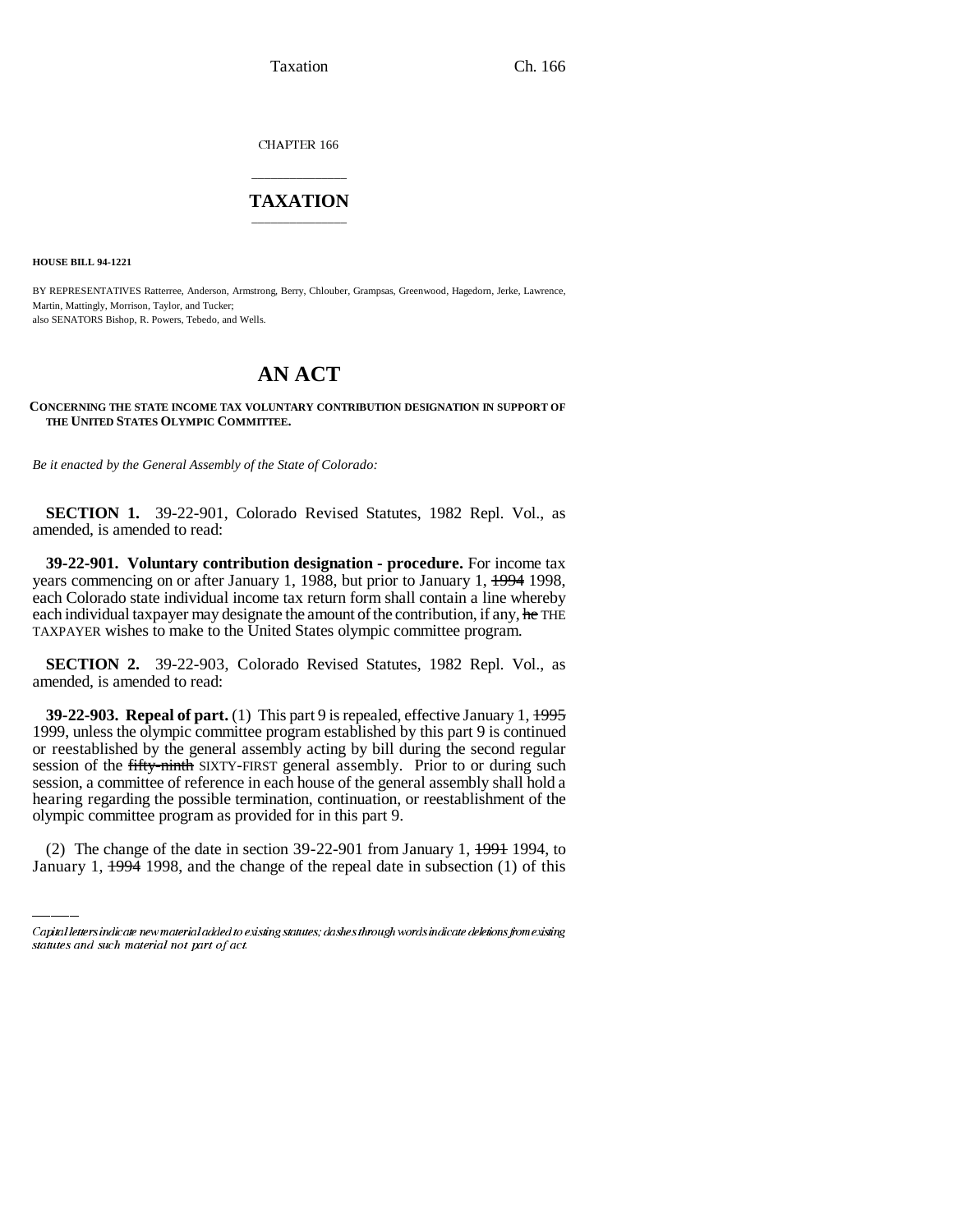section from January 1,  $\frac{1992}{1995}$ , to January 1,  $\frac{1995}{1999}$ , were made by the general assembly during the first SECOND regular session of the fifty-eighth FIFTY-NINTH general assembly to continue and reestablish the olympic committee program established by this part 9. The provisions of section 39-22-1001 (2) which requires the elimination of any income tax checkoff that does not have contributions that equal or exceed ten percent of the total amount contributed to all income tax checkoffs during the period between January 1, 1991 1994, and September 30, 1991 1994, shall not apply to the olympic committee program continued and reestablished by this subsection (2); except that said THE PROVISIONS OF section 39-22-1001  $(2)$ (3) shall apply to the period between  $\frac{1}{2}$  JANUARY 1, 1995, and September 30, of any year thereafter 1999.

**SECTION 3.** 39-22-1001 (1) and (2) (a), Colorado Revised Statutes, 1982 Repl. Vol., as amended, is amended, and the said 39-22-1001 is further amended BY THE ADDITION OF A NEW SUBSECTION, to read:

**39-22-1001. Limitation on the duration of voluntary contribution programs - repeal.** (1) It is the intent of the general assembly that any program funded by voluntary contributions of income tax refunds which is created on or after June 2, 1985, shall have a sunset clause providing that the program shall apply to no more than three income tax years unless the program is continued or reestablished by the general assembly acting by bill during the regular session immediately preceding the program's expiration; EXCEPT THAT THE OLYMPIC COMMITTEE TAX CHECKOFF SHALL HAVE A SUNSET CLAUSE AS PROVIDED IN SUBSECTION (3) OF THIS SECTION. It is the intent of the general assembly that such sunset clause shall also provide that, prior to the termination, continuation, or reestablishment of any such program, a committee of reference in each house of the general assembly shall hold a hearing thereon.

(2) (a) Any other provision of law to the contrary notwithstanding, except as otherwise provided in paragraph (b) of this subsection (2), AND EXCEPT AS PROVIDED IN SUBSECTION  $(3)$  OF THIS SECTION, for the period January 1, 1988, through September 30, 1988, and for each January 1 through September 30 thereafter, if the amount designated on Colorado income tax returns as contributed under the provisions of any voluntary contribution program created by law does not equal or exceed ten percent of the total amount contributed to all income tax checkoffs during such period according to the records of the department of revenue, then any such voluntary contribution program shall no longer be effective as of January 1 of the then current calendar year and shall not be reflected on the Colorado income tax returns made for such year or any subsequent year.

(3) (a) THE PROVISIONS OF PARAGRAPH (a) OF SUBSECTION (2) OF THIS SECTION SHALL NOT APPLY TO THE UNITED STATES OLYMPIC VOLUNTARY CONTRIBUTION ESTABLISHED PURSUANT TO PART 9 OF THIS ARTICLE. BEGINNING JANUARY 1, 1995, AND CONTINUING THROUGH SEPTEMBER 30, 1999, IF THE AMOUNT DESIGNATED ON COLORADO INCOME TAX RETURNS AS CONTRIBUTED UNDER THE PROVISIONS OF THE OLYMPIC COMMITTEE INCOME TAX CHECKOFF PROGRAM DOES NOT EQUAL OR EXCEED TEN PERCENT OF THE TOTAL AMOUNT CONTRIBUTED TO ALL INCOME TAX CHECKOFFS DURING SUCH PERIOD ACCORDING TO THE RECORDS OF THE DEPARTMENT OF REVENUE, THEN THE OLYMPIC COMMITTEE INCOME TAX CHECKOFF PROGRAM SHALL NO LONGER BE EFFECTIVE AS OF JANUARY 1 OF THE THEN CURRENT CALENDAR YEAR AND SHALL NOT BE REFLECTED ON THE COLORADO INCOME TAX RETURNS MADE FOR SUCH YEAR